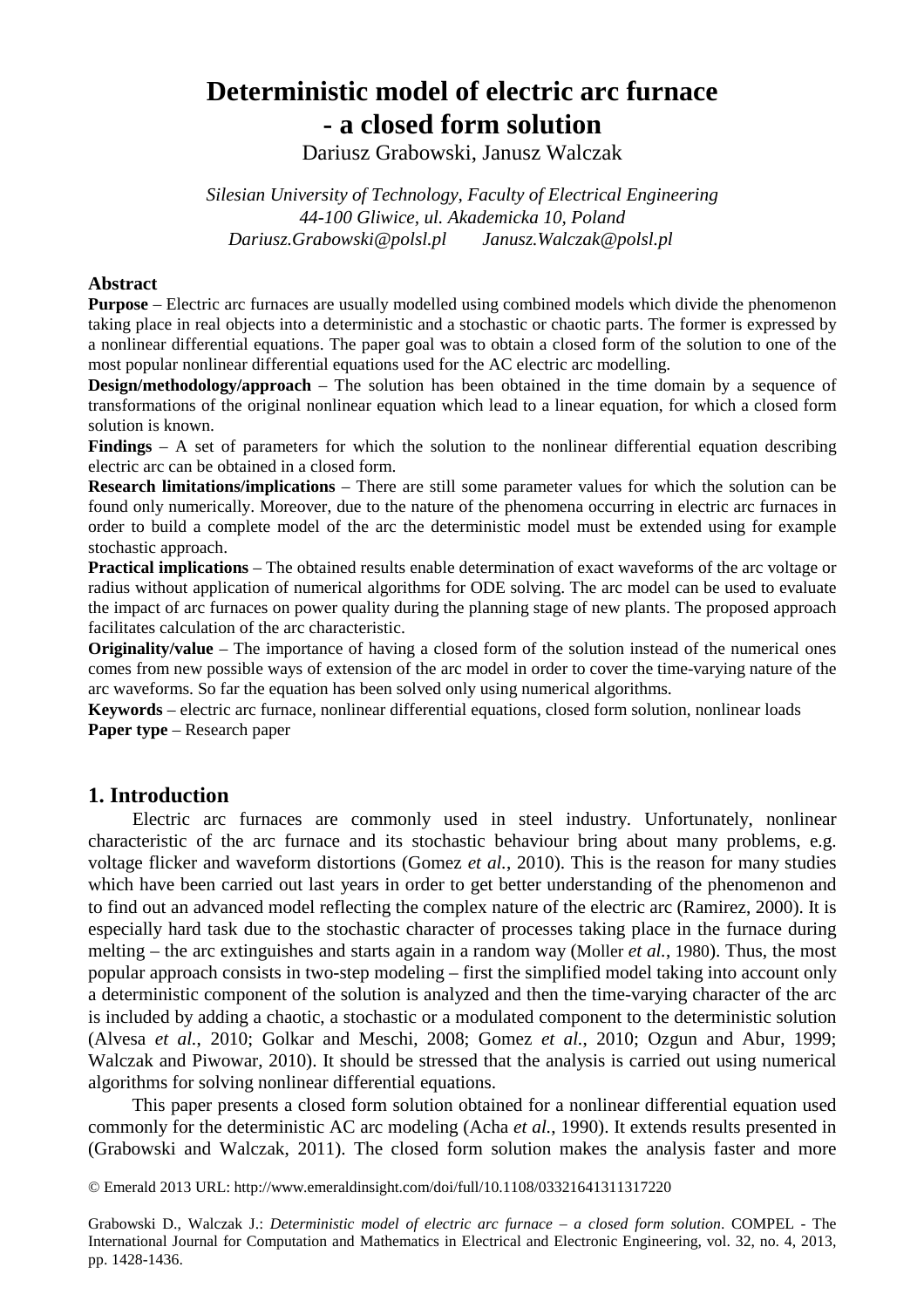reliable. It also enables to obtain a realistic arc model by treating some parameters of the arc as stochastic variables.

# **2. Deterministic arc furnace model**

#### *2.1. The arc equation*

The paper shows results obtained in the field of deterministic V-I arc characteristic modelling by means of a nonlinear differential equation that comes from the instantaneous power balance equation (Acha *et al.*, 1990; Gomez *et al.*, 2010; Ozgun and Abur, 1999). The other approaches consist in approximation based on a step function (Bellido and Gomez, 1997), a piece-wise linear or an exponential approximation (Golkar and Meschi, 2008) and a neural network black-box model (Chang *et al.*, 2010).

The power balance equation of the arc furnace which is the starting point of the method results in the following nonlinear differential equation describing a single-phase electric arc (Acha *et al.*, 1990):

$$
k_1 r^n(t) + k_2 r(t) \frac{dr(t)}{dt} = \frac{k_3}{r^{m+2}(t)} i^2(t)
$$
 (1)

where  $r(t)$  - the arc radius,  $i(t)$  - the arc current,  $k_1$ ,  $k_2$ ,  $k_3$  - the model coefficients determined experimentally, *n* and *m* – the equation parameters.

In this equation the arc radius is regarded as an unknown variable and the arc current  $i(t)$  as input data. Subsequently, the arc voltage *u*(*t*) can be determined (Acha *et al.*, 1990):

$$
u(t) = \frac{k_3}{r^{m+2}(t)} i(t)
$$
 (2)

So the arc conductance  $g(t)$  as a function of the arc radius  $r(t)$  can be expressed by:

$$
g(t) = \frac{r^{m+2}(t)}{k_3}
$$
 (3)

The last equation can be transformed to obtain the inverse relation, i.e. the arc radius expressed as a function of the arc conductance:

$$
r(t) = (k_3 g(t))_{m+2}^{\frac{1}{m+2}}
$$
 (4)

Equation (1) can be also extended to cover the case of a three-phase electric arc (Gomez *et al.*, 2010).

The values of the exponents *n* and *m* are limited to 0, 1 or 2 and they reflect different working conditions depending on the arc furnace cycle (Bellido and Gomez, 1997). The most popular coefficient values are  $n = 2$  and  $m = 0$  (Acha *et al.*, 1990; Gomez *et al.*, 2010; Ozgun and Abur, 1999). Such coefficient set implies that one is modeling the melting stage of the arc, which is the operation stage corresponding to the worst condition regarding both flicker and harmonic generation. Other operation stages are, usually, not considered when the simulation is aimed at harmonic distortion or flicker calculations.

© Emerald 2013 URL: http://www.emeraldinsight.com/doi/full/10.1108/03321641311317220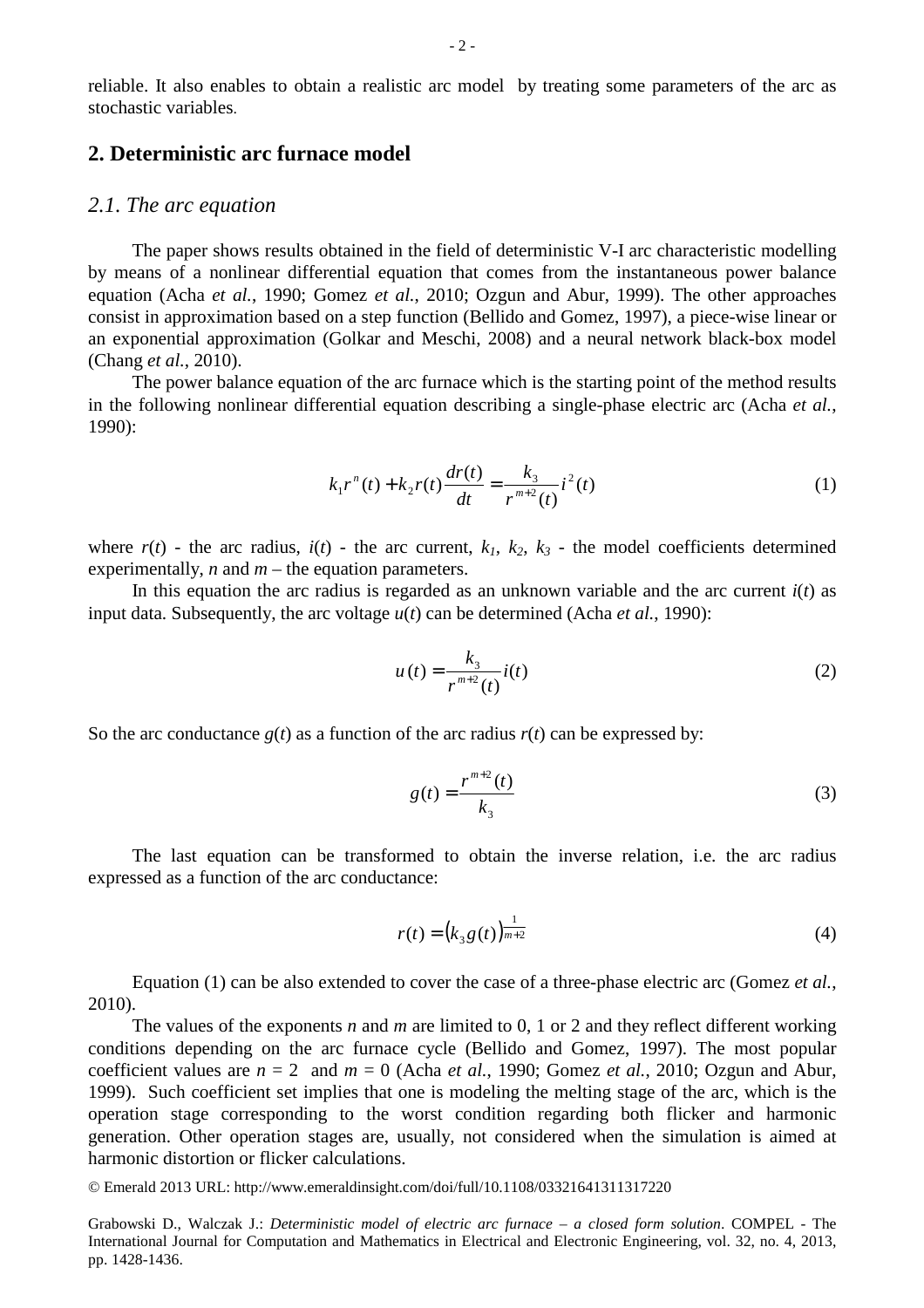The closed form solution to equation (1) for this special case  $(n = 2 \text{ and } m = 0)$  has been derived in (Grabowski and Walczak, 2011). The question is: does a closed form solution exist for the other values of *n* and *m*?

### *2.2. Closed form solution to the arc equation*

Multiplying the arc equation (1) by  $r^{m+2}(t)$  gives:

$$
k_1 r^{n+m+2}(t) + k_2 r^{m+3}(t) \frac{dr(t)}{dt} = k_3 i^2(t)
$$
 (5)

Using the following substitution:

$$
y(t) = r^{m+4}(t), \quad \frac{dy(t)}{dt} = (m+4) r^{m+3}(t) \frac{dr(t)}{dt}
$$
 (6)

results in a new form of the nonlinear arc equation:

$$
\frac{dy(t)}{dt} = \alpha y^{k}(t) + f(t)
$$
\n(7)

where:

$$
f(t) = \frac{(m+4)k_3}{k_2}i^2(t)
$$
 (8)

$$
\alpha = -\frac{(m+4)k_1}{k_2} = const
$$
\n(9)

$$
k = \frac{n+m+2}{m+4} \tag{10}
$$

Taking into account that the coefficients *n* and *m* can take values 0, 1 or 2, all possible cases of the exponent  $k(10)$  and equation (7) have been put together in table I.

So the arc equation for  $n = 2$  and  $m = 0$ , 1 or 2 can be brought to a linear equation – the conditions of existence and uniqueness of its solutions are fulfilled assuming that the function  $f(t)$  is bounded. Its solution is expressed by (Zwillinger, 1997):

$$
y(t) = (m+4)\frac{k_3}{k_2}e^{-\beta t}\int_0^t i^2(\tau)e^{\beta \tau}d\tau, \quad \beta = (m+4)\frac{k_1}{k_2}
$$
 (11)

So on the base of equation (6):

$$
r(t) = y^{\frac{1}{m+4}}(t)
$$
 (12)

and finally the arc voltage and conductance can be determined using equations (2) and (3), respectively.

## © Emerald 2013 URL: http://www.emeraldinsight.com/doi/full/10.1108/03321641311317220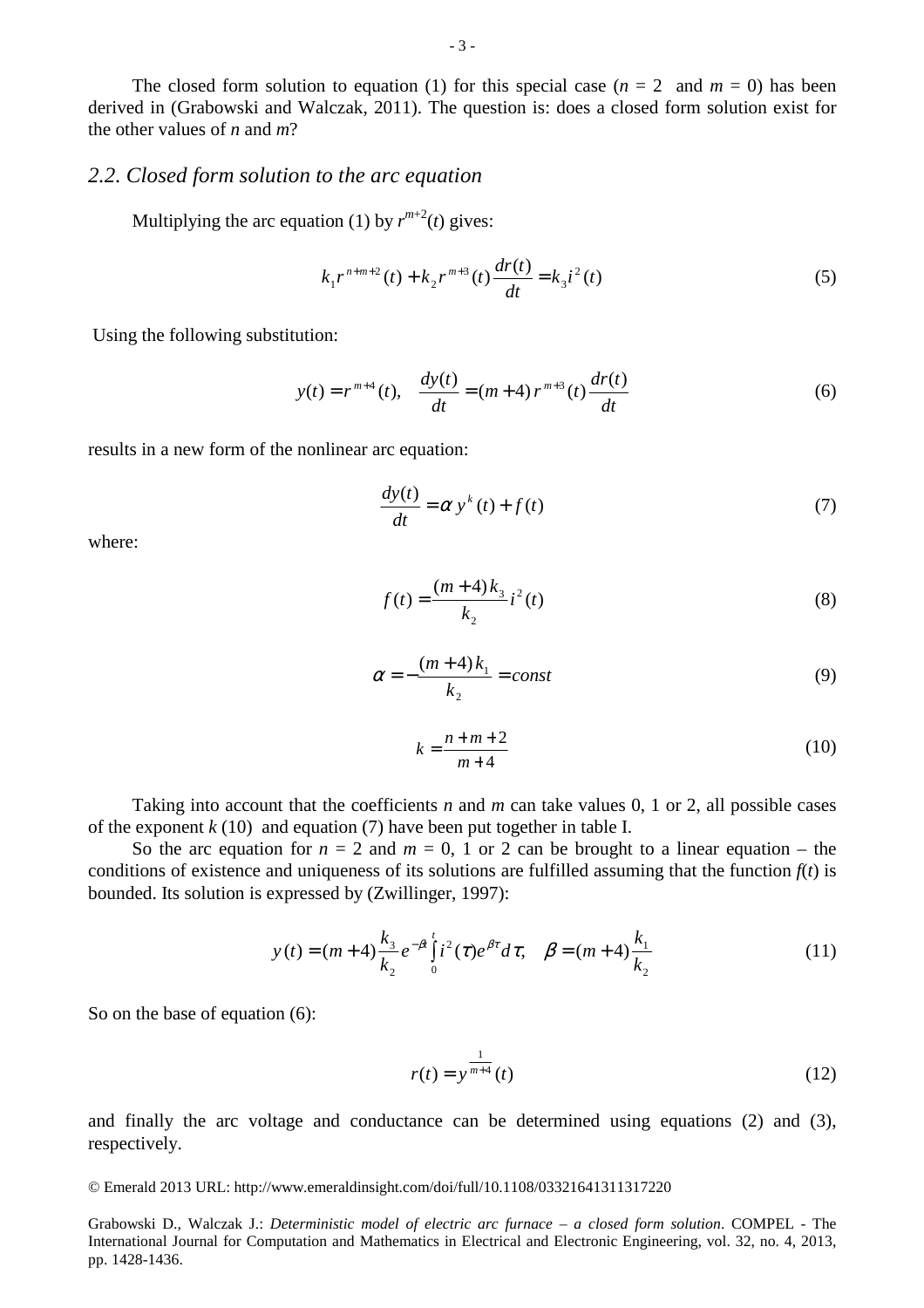| n | m                     | $\boldsymbol{k}$ | $dy/dt$ - equation (7)  |
|---|-----------------------|------------------|-------------------------|
|   | 0                     | 1/2              | $\alpha y^{1/2} + f(t)$ |
| 0 | 1                     | 3/5              | $\alpha y^{3/5} + f(t)$ |
|   | 2                     | 2/3              | $\alpha y^{2/3}+f(t)$   |
|   | 0                     | 3/4              | $\alpha y^{3/4} + f(t)$ |
| 1 | 1                     | 4/5              | $\alpha y^{4/5} + f(t)$ |
|   | $\mathcal{D}_{\cdot}$ | 5/6              | $\alpha y^{5/6} + f(t)$ |
| 2 | 0                     | 1                | $\alpha y+f(t)$         |
|   | 1                     | 1                | $\alpha y+f(t)$         |
|   | $\mathcal{D}_{\cdot}$ | 1                | $\alpha y+f(t)$         |

TABLE I THE ARC FURNACE EQUATIONS

For  $n = 0$  or 1 the arc equation must be solved using other methods because a closed form probably does not exist (Polyanin and Zaitsev, 2003).

#### *2.3. Example*

The arc current harmonic characteristic can be found in many publications (Brociek and Wilanowicz, 2011; Chang *et al.*, 2008; Ghoudjehbaklou and Kargar, 2002; Salor *et al.*, 2010). The arc current waveform  $i(t)$  (Fig. 1) used for simulation has been based on the exemplary arc current harmonic characteristic with relatively low distortion level - the only nonzero harmonics are 3rd, 5th and 7th. The percent of fundamental for these harmonics is equal to 5%, 4.5% and 1%, respectively. Of course, it is only a deterministic simplification of an actual arc furnace current. The comparison of results obtained for different percentages of the harmonics have been shown in (Grabowski and Walczak, 2011).



© Emerald 2013 URL: http://www.emeraldinsight.com/doi/full/10.1108/03321641311317220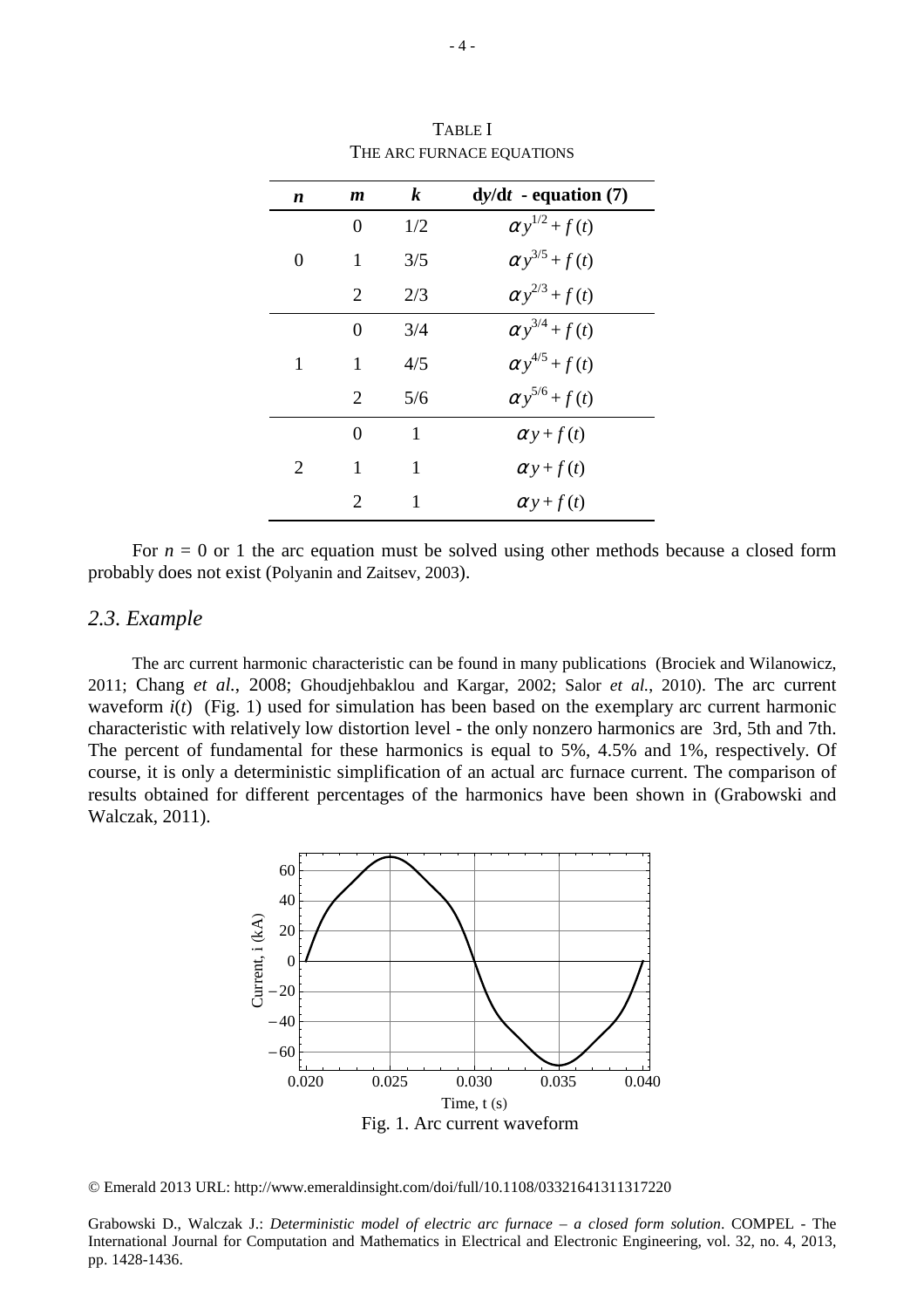Let us assume that the constants in equation (1) take the following values:  $k_1 = 3000$ ,  $k_2 = 1$ and  $k_3 = 12.5$  (Ozgun and Abur, 1999). Solution (11) enables determination of the arc radius (12) shown in Fig. 2, the arc voltage (2) shown in Fig. 3, the arc conductance (3) shown in Fig. 4 and finally the V-I characteristic shown in Fig. 5 for  $n = 2$  and  $m = 0, 1, 2$ .



Fig. 2. Arc radius waveform for  $n = 2$  and  $m = 0$  (dashed line),  $m = 1$  (solid line) and  $m = 2$  (dotted line)



Fig. 3. Arc voltage waveform for  $n = 2$  and  $m = 0$  (dashed line),  $m = 1$  (solid line) and  $m = 2$  (dotted line)



Fig. 4. Arc conductance waveform for  $n = 2$  and  $m = 0$  (dashed line),  $m = 1$  (solid line) and  $m = 2$ (dotted line)

© Emerald 2013 URL: http://www.emeraldinsight.com/doi/full/10.1108/03321641311317220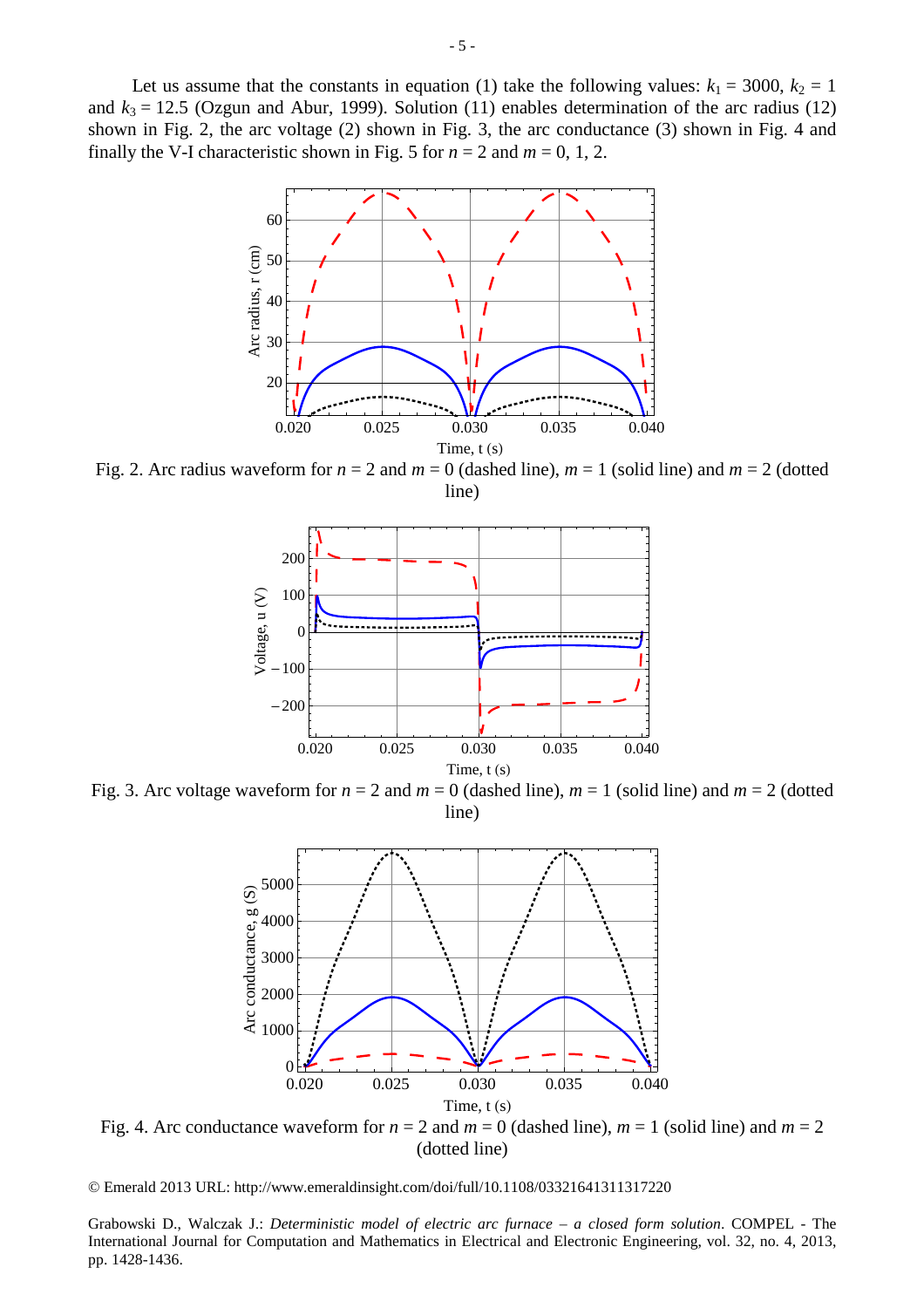

Fig. 5. V-I characteristic of the arc model for  $n = 2$  and  $m = 0$  (dashed line),  $m = 1$  (solid line) and  $m = 2$  (dotted line)

In order to compare the closed form solution defined by equation (11) and the numerical one the V-I characteristics for  $n = 2$  and  $m = 0$  obtained using both approaches have been shown in Fig. 6.



Fig. 6. V-I characteristic of the arc model for  $n = 2$  and  $m = 0$  – the closed form solution (black line) and the numerical solution (red line)

The numerical solution has been obtained using *Mathematica* software package. The *Mathematica* function NDSolve belongs to the most advanced general numerical differential equation solvers. It can handle a very wide range of ordinary differential equations. NDSolve has several methods built in including explicit Runge-Kutta methods. The methods are reentrant and

© Emerald 2013 URL: http://www.emeraldinsight.com/doi/full/10.1108/03321641311317220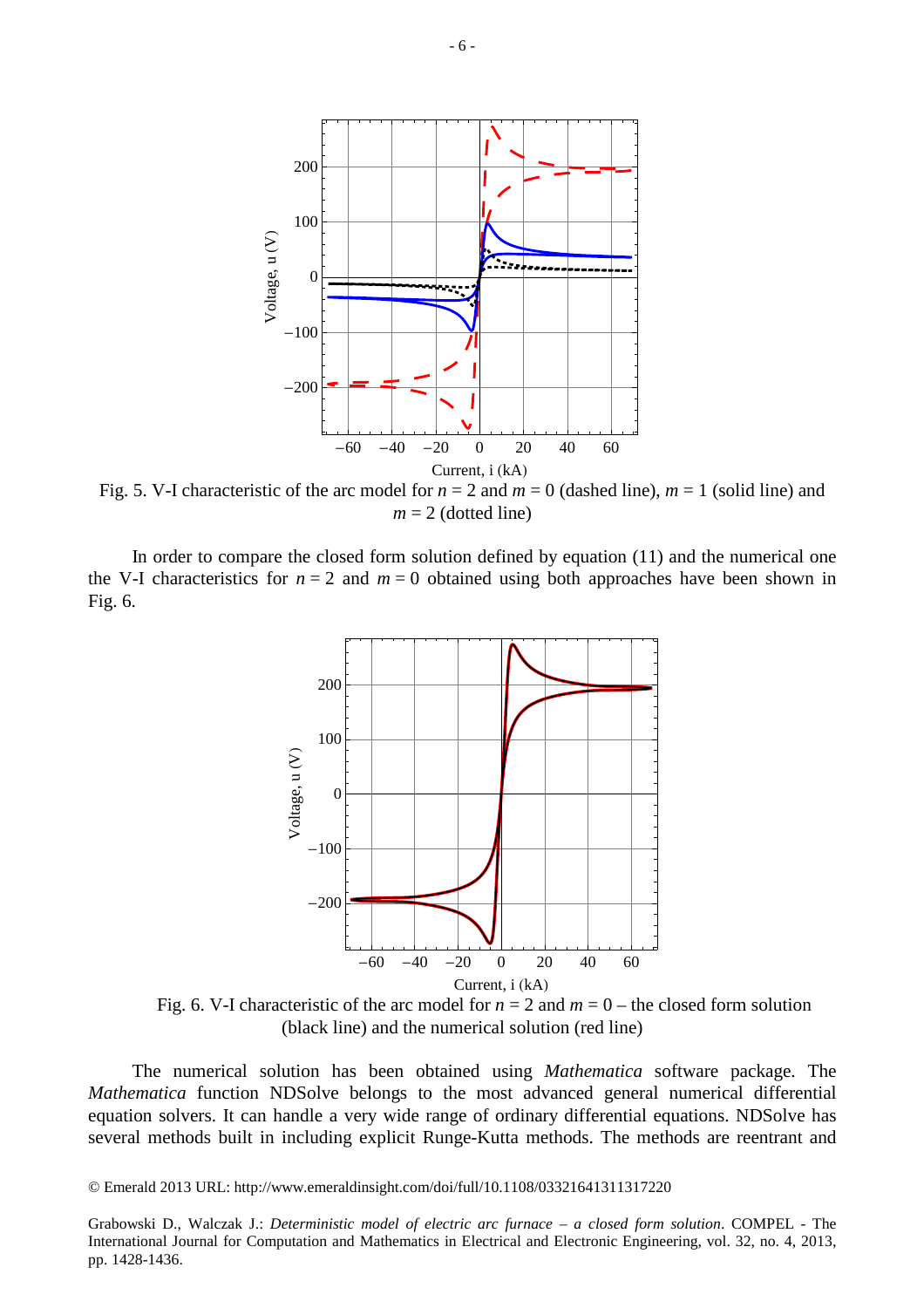hierarchical, what means that one method can call another. Moreover, there is a mechanism which provides automatic step-size selection and method-order selection (Hunt et al., 2009).

The V-I characteristics for  $n = 2$  and  $m = 0$  (Fig. 6) obtained on the base of the closed form solution defined by equation (11) is consistent not only with the numerical solution but also with the measured characteristics reported by other authors (Acha *et al.*, 1990; Ghoudjehbaklou and Kargar, 2002; Gomez *et al.*, 2010; Ozgun and Abur, 1999).

#### *2.4. Numerical solution to the arc equation*

Equation (7) in the case of non-integer values of  $k$  (see Table I) can be solved numerically using one of the engineering software packages. This section contains a proposition of a method which also leads to such solution.

The discrete equivalent of equation (7) for sampling period *T* is given by:

$$
y[n] = y[n-1] + T\alpha (y[n])^{k} + Tf[n]
$$
 (13)

It can be written down as:

$$
y[n] - T\alpha \left( y[n] \right)^k = \Psi[n, n-1] \tag{14}
$$

where  $\Psi[n, n-1]$  is known and expressed by:

$$
\Psi[n, n-1] = y[n-1] + Tf[n] \tag{15}
$$

So assuming  $y[n] \triangleq y$  and  $\Psi[n, n-1] \triangleq b$  the following algebraic equation must be solved in each step *n*:

$$
y - T\alpha y^k = b \tag{16}
$$

Moving linear terms to the left side and nonlinear to the right one gives:

$$
y - b = \xi(y) \tag{17}
$$

where:

$$
\xi(y) = T\alpha y^k \tag{18}
$$

Graphical illustration of solutions to equation (17) for all cases of the exponent *k*, i.e.  $k = 1/2$ (blue curve),  $k = 3/5$  (brown curve),  $k = 2/3$  (black curve),  $k = 3/4$  (green curve),  $k = 4/5$  (gray curve) and  $k = 5/6$  (purple curve) - see Table I, has been denoted by red dots in Fig. 7 for exemplary values of the coefficients  $T = 1$ ,  $\alpha = 1$  and  $b = 1$ . The solutions are determined by intersections of monotonic functions (18) and a linear function defined by the left side of equation (17). Equivalently, they can be easily found as roots of functions obtained by moving the right side of equation (17) to the left side – see Fig. 8. Assuming that  $b > 0$  the roots are single and should be searched within the interval  $(b, \infty)$ .

© Emerald 2013 URL: http://www.emeraldinsight.com/doi/full/10.1108/03321641311317220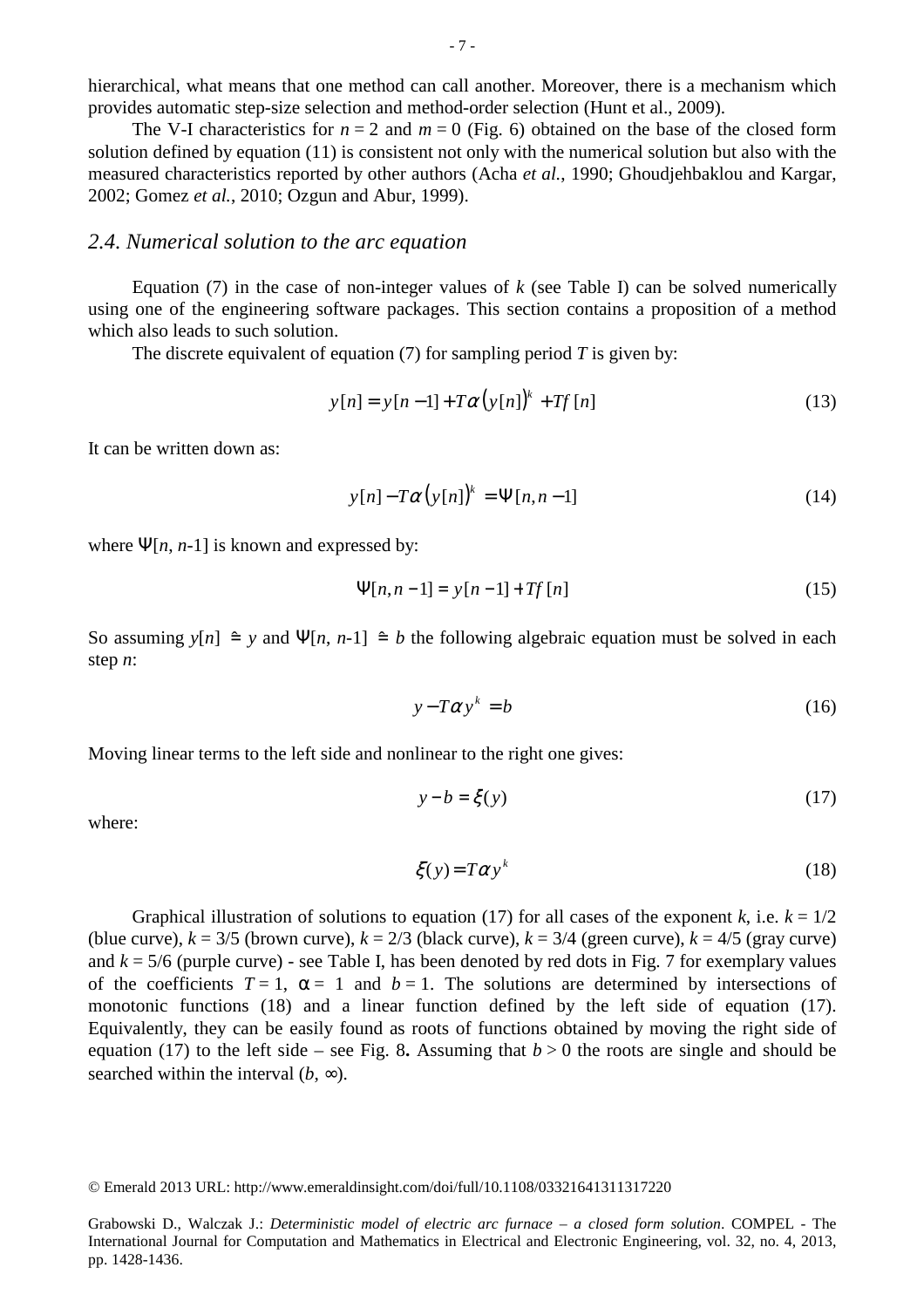

Fig. 7. Solutions to equation (17) as intersections for different values of the exponent *k*



Fig. 8. Solutions to equation (17) as roots of functions for different values of the exponent *k*

The presented method can be realized by a nonlinear IIR (Infinite Impulse Response) digital filter which implements equation (14).

# **3. Conclusions**

A differential equation describing the deterministic behaviour of an AC electric arc has been considered in the paper. The conditions which must be fulfilled in order to get a closed form solution to this equation have been given. The proposed approach makes calculation of the arc characteristic easier and enables in the future relatively simple extension of the model in order to reflect the arc stochastic nature. The computational results agree with existing numerical solutions and measurements.

# **4. Acknowledgements**

This work was supported by Polish Ministry of Science and Higher Education under the project number N N510 257338.

© Emerald 2013 URL: http://www.emeraldinsight.com/doi/full/10.1108/03321641311317220